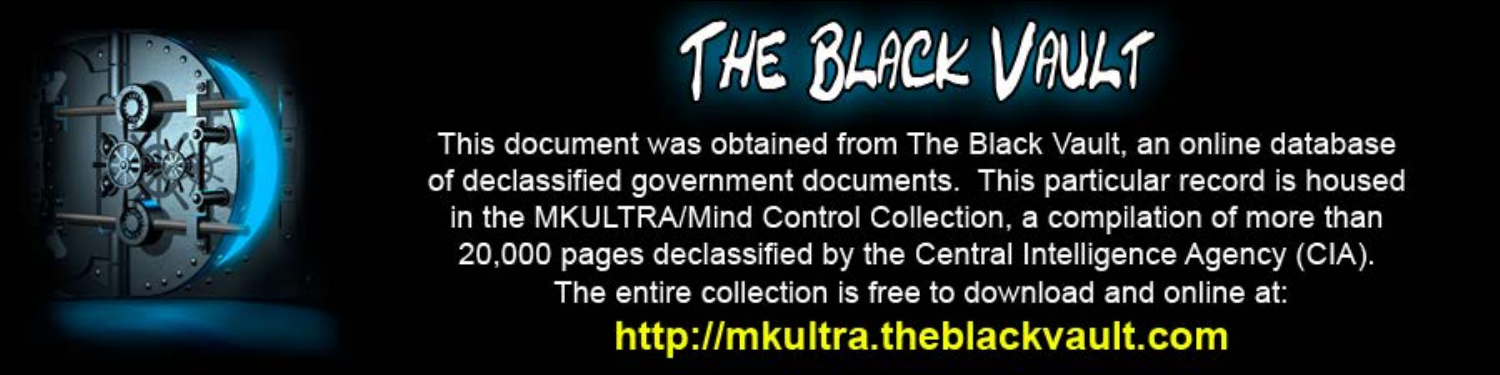. Also,  $\mathcal{N}$ \x..'"~.:;\' ,.

12 May 1959 43-Y

•

d-Dihydro-lysergic acid diethylamide (V-A-24).

These experiments were carried out to determine if d-dihydrolysergic acid diethylamide  $(V-A-24)$  has psychotomimetic properties, and to assess roughly its potency in this respect as compared with LSD-25. V-A-24 is known to be about one-half as potent as LSD in blocking serotonin-induced contractions of- the isolated uterine muscle of the rat. No previous human trials were known.

## **METHODS**

Subjects. All the subjects were nontolerant former morphine addicts who were serving sentences for violation of the Federal narcotic laws. All were physically healthy and none presented any of the major psychoses.

General Conditions. Subjects entered a special ward on the night before experiments were conducted. During the experimental day they could remain in their own rooms or mix with other patients in a common day room.

...

 $8 - 24$  $\mathcal{D}$   $\prec$   $\approx$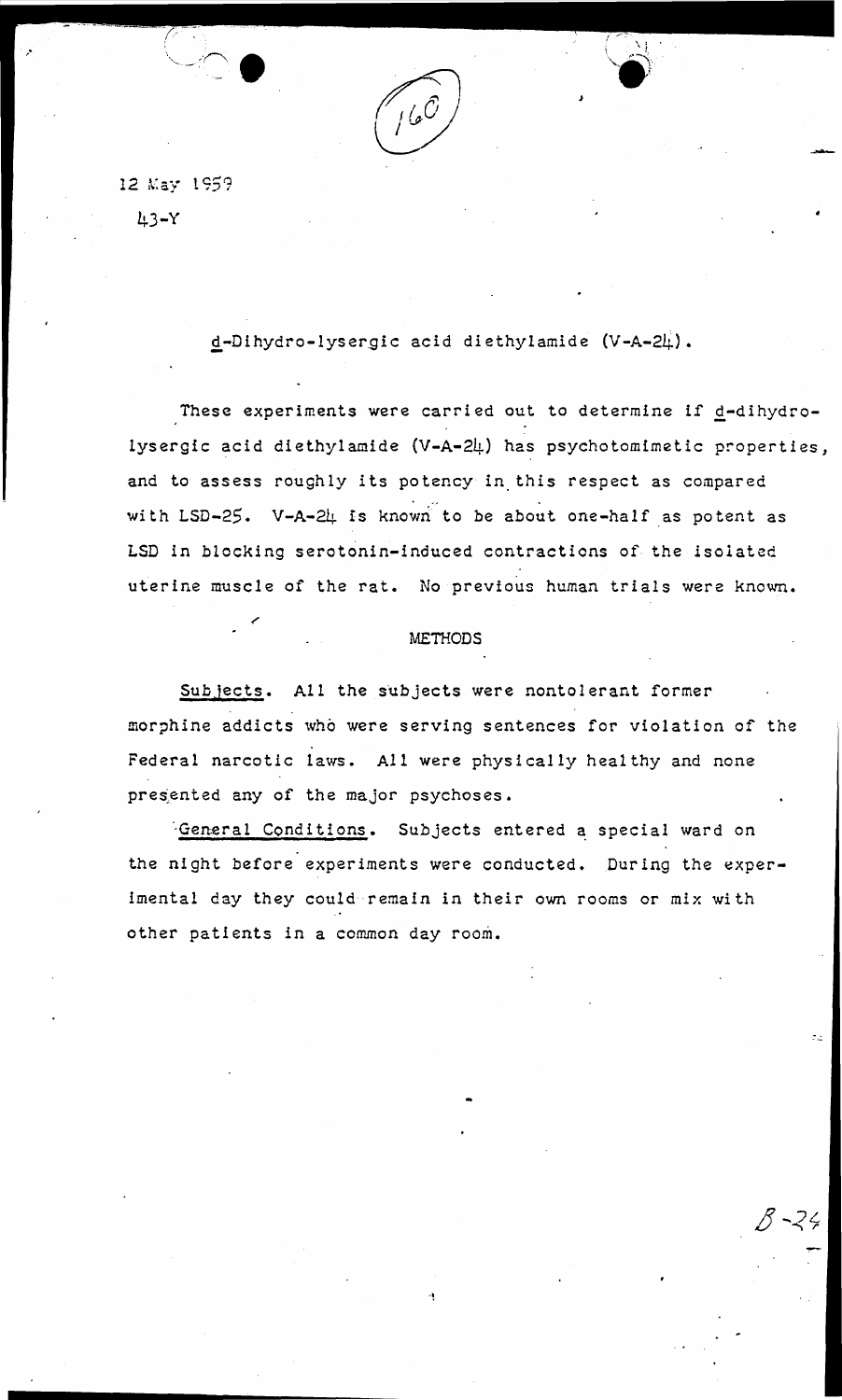Drugs. d-Dihydrolysergic acid diethylamide was given in solution at 8 a.m. with the patients fasting. Preliminary experiments were conducted in which single patients received V-A-24 in doses increasing from 0.5 to 5.0 mcg/kg. The proper dose range was found to be 3.0-5.0 mcg/kg, so that all 12 patients were given these doses in a randomized balanced order. Placebos were not done. For comparison, data on 9 patients who received 1.0 and 1.5 meg/kg of LSD-25 in aneth er experiment are included.

Observations. Observations were made at hourly intervals once before and eight times after administration of the drug. The standard routine of the Addiction Research Center for drugs of the LSD type was used. The observations included systolic blood pressure, pupillary diameter, and threshold for the *,,* kneejerk. The change after drug was calculated by subtracting the average of the pre-drug observations from the values at each hour after drug. The areas under the time-action curve composed .. of these areas was calculated by the method of Winter and Flataker (1}. The number of responses on the questionnaire which were not scored positively before the drug were counted. "Clinical grades" were assigned by the system of Isbell  $et$   $al$   $(2)$ , and were based on short psychiatric examinations performed at intervals after the drug.

Page 2

 $B - 240$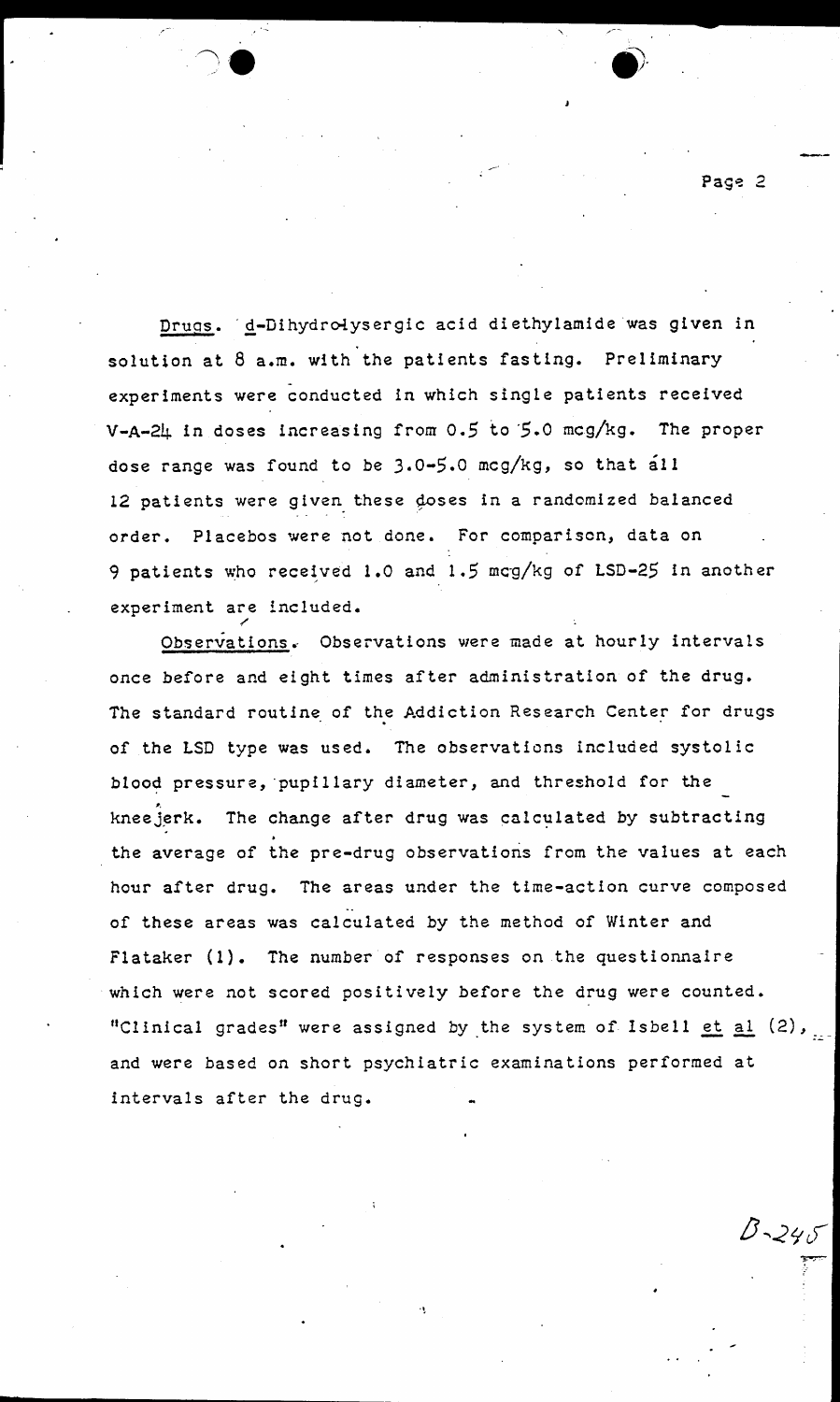## RESULTS

Page 3

---

The results are tabulated in Table 1. They show that V-A-24 induces a pattern of change similar to that caused by LSD; but is, of·course, less potent. From the data, it appears that V-A-24 is roughly slightly less than one-third as potent as LSD.

The mental phenomena after: V-A-24 were similar to those reported after LSD and included nervousness, anxiety, a sense of strangeness, haptic sensations, visual perceptual distortion, and, in sensitive patients, visual· hallucinations.

## **SUMMARY**

•\

1. d-Dihydro-lysergic acid diethylamide is a psychotomimetic drug. It is about one-third as potent as LSD.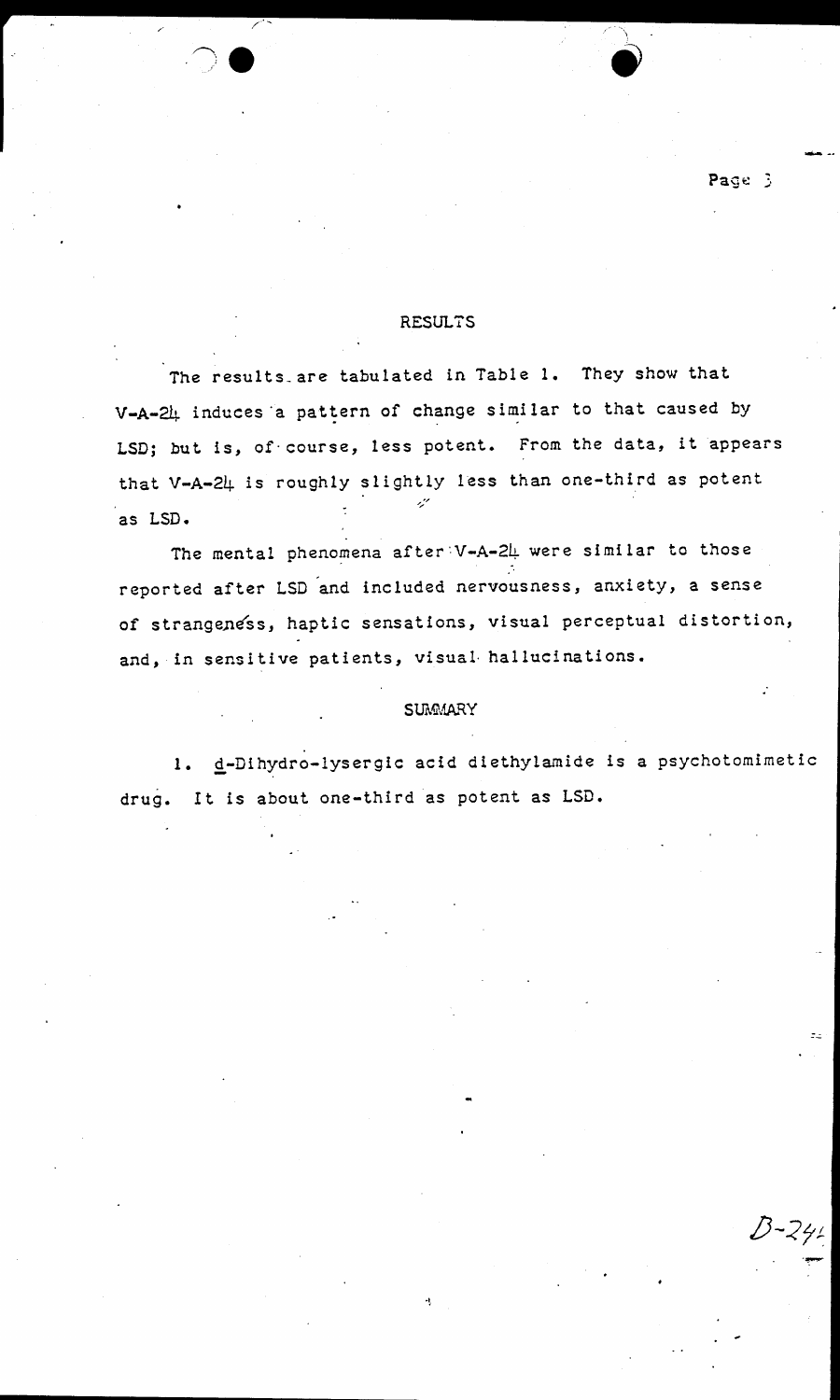Page h

## **REFERENCES**

1. WINTER, C. A. and FLATAKER, L.: Studies on Heptazone  $(6 - \text{Morpholino-}l, l + - \text{dipheny1} - 3 - \text{heptanone hydrochloride})$  in Comparison with Other Analgesic Agents. J. Pharmacol. & Exper. Therap., 98: 305-317 (March) 1950.

2. ISBELL, H., BELLEVILLE, R. E., FRASER, H. F., WIKLER, A., and LOGAN, C. R.: Studies on Lysergic Acid Diethylamide. Effects in Former Morphine Addicts and Development of Tolerance  $I.$ During Chronic Intoxication. A.M.A. Arch. Neurol. & Psychiat. 76: 468-478 (Nov.) 1956.